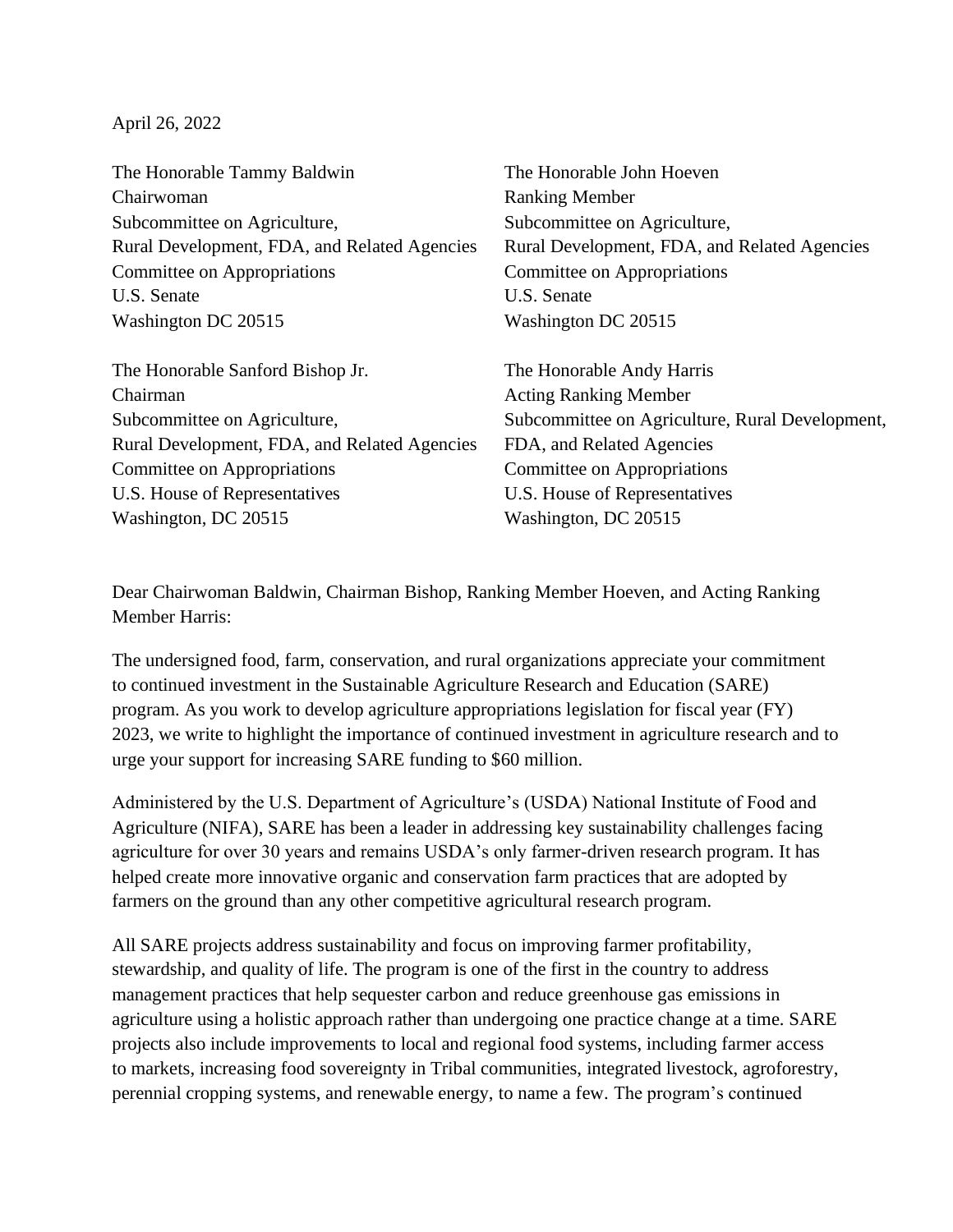emphasis on practical, in-field research, farmer-to-farmer knowledge sharing, and farmerresearcher collaboration ensures that its research priorities are constantly evolving and responding to the challenges that farmers and ranchers face every day. SARE also provides grants, training, and resources to agriculture professionals to build their knowledge and skills through its Professional Development Program (PDP). This includes professionals from the Cooperative Extension Service and USDA. For years SARE has supported graduate students which helps establish the pipeline of future agricultural scientists who are needed to make the next breakthroughs in agriculture.

In addition, the program is expanding its outreach to historically underserved farmers and ranchers by providing sponsorship funds to support education and training activities and has also devoted resources to addressing inequities in funding and personnel support for 1994 and 1890 Land Grant Institutions. Over its 30-year history, SARE has awarded over \$354 million to over 8,000 initiatives focusing on farmer-led research and education in every state across the country. Yet despite SARE's long-standing record of helping farmers and ranchers develop and adopt innovative practices and systems, the program has yet to reach its full authorized amount of \$60 million. Without increased investments, farmers will not be able to meet future productivity challenges and remain competitive, and they will lack the easily accessible and regionally appropriate research that they need to develop sustainable and climate resilient farming systems. In light of this, *we support full funding for SARE at its authorized level of \$60 million for FY 2023*. We believe this funding will boost research in soil health and climate resilience, expand investments in research to support farmers, especially farmers of color, and help rural communities thrive.

We thank you for your strong support of SARE and efforts to increase SARE funding in previous years, as well as your continued support for our nation's farmers.

Sincerely,

Agrarian Trust Alabama State Association of Cooperatives Alabama Sustainable Agriculture Network ALBA American Indian Mothers INC American Seed Trade Association Appalachian Sustainable Development Barney Creek Livestock Bird Conservancy of the Rockies California Climate & Agriculture Network (CalCAN)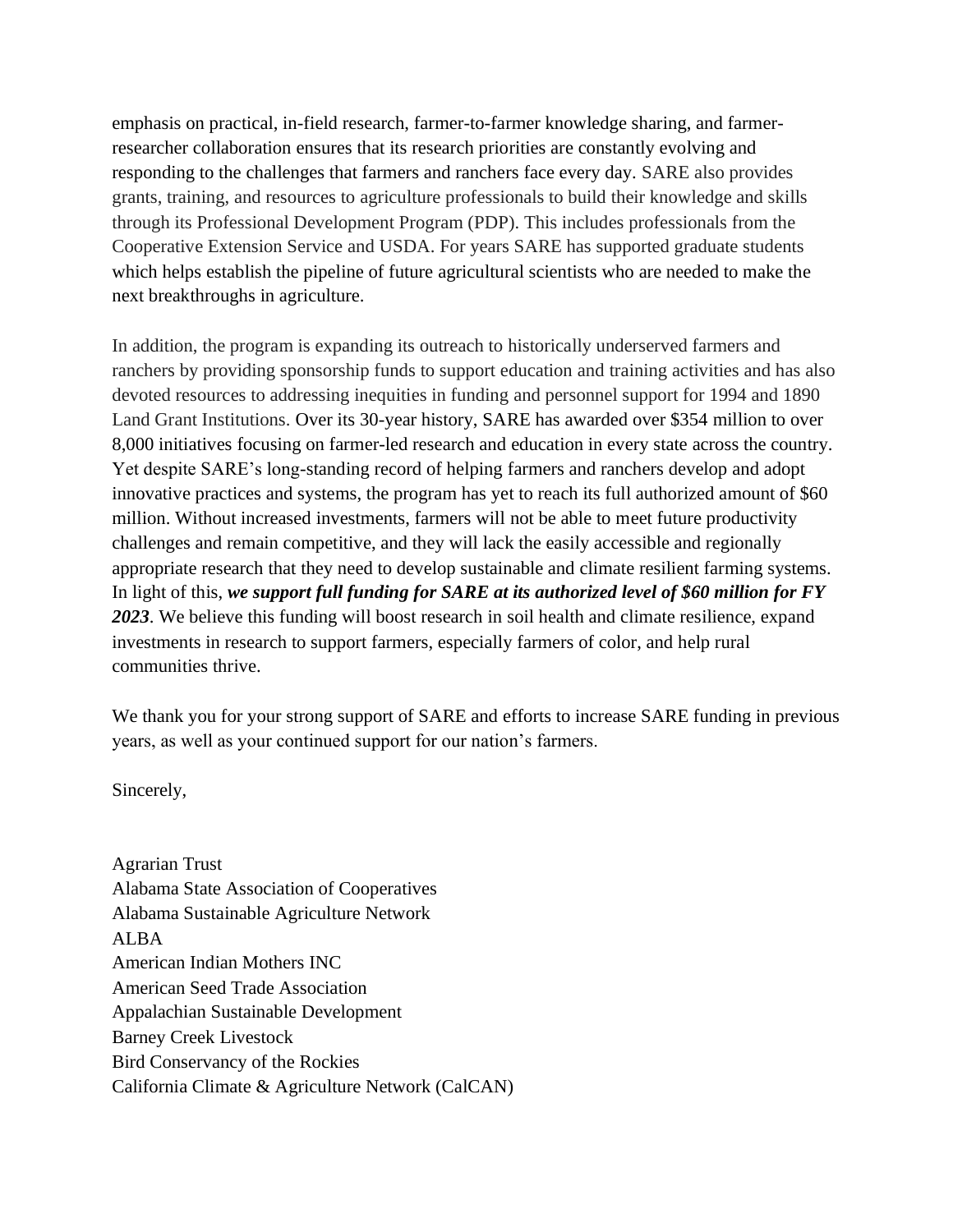Cambridge Corner Farm Carbon180 Carolina Farm Stewardship Association Catskill Mountainkeeper **CCOF** Center for Rural Affairs Certified Naturally Grown Charles A. Francis Chester Agricultural Center Inc. CISA (Community involved in Sustaining Agriculture) Colorado Farm and Food Alliance Community Alliance with Family Farmers Delta Land & Community Dirigo Food Safety Earthjustice Ecotrust Environmental Working Group Fair Farms Campaign (Waterkeepers Chesapeake) Farm Action Fund Farm Aid Farm Journal Foundation Farms to Grow, Inc. Food Animal Concerns Trust (FACT) Foodshed Alliance Friends of the Mississippi River Grow Food Northampton Healthy Gulf Hempstead Project Heart Illinois Stewardship Alliance Institute of Food Technologists Izaak Walton League of America Johns Hopkins Center for a Livable Future Kansas Rural Center Lake Erie Waterkeeper Lake Pepin Legacy Alliance Land Core Land Stewardship Project League of Conservation Voters League of Women Voters of Iowa Local Food Hub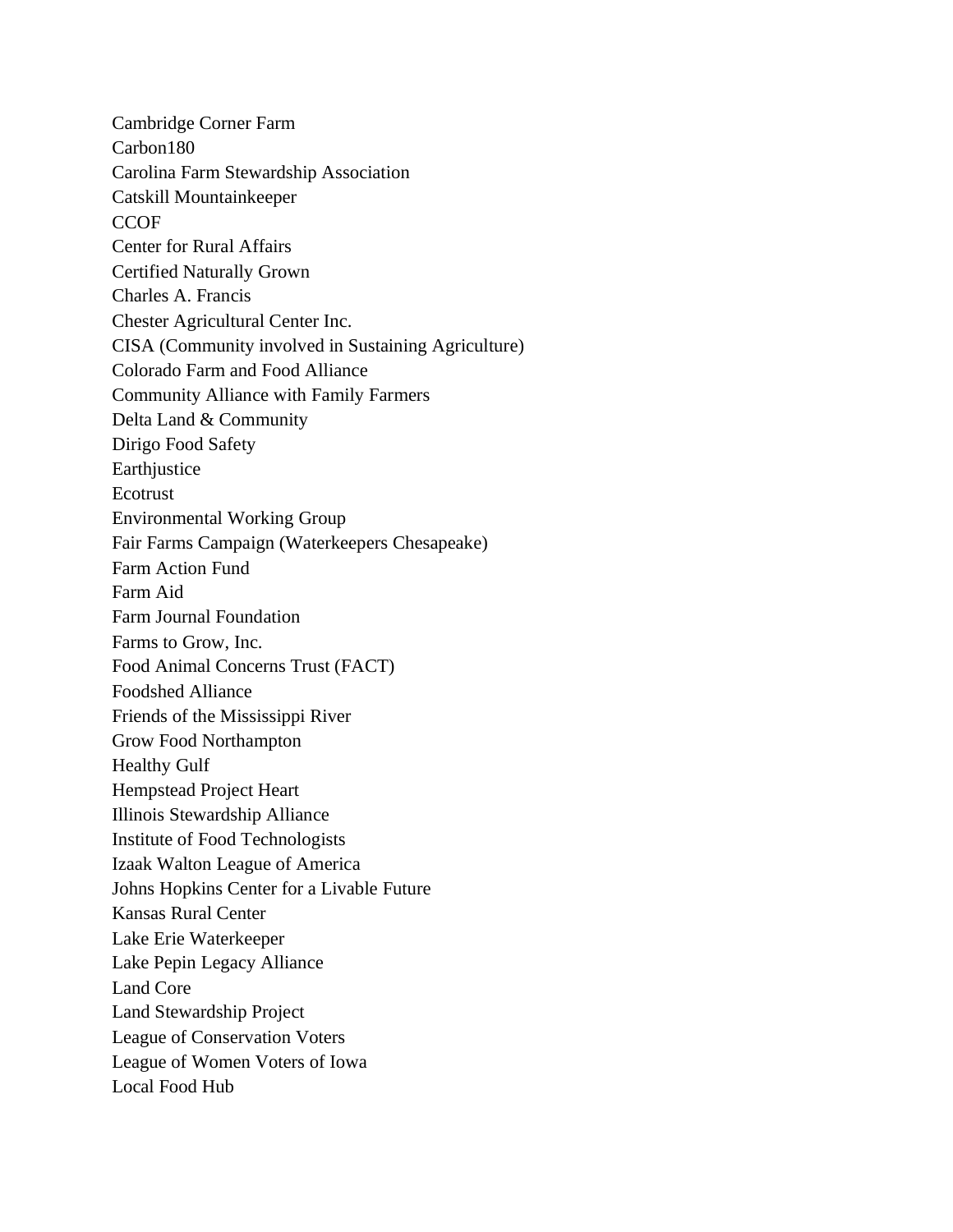Maine Organic Farmers and Gardeners Association Mandaamin Institute, Inc. Michael Fields Agricultural Institute Michigan Food and Farming Systems Midwest Cover Crops Council Minnesota Institute for Sustainable Agriculture Missouri Coalition for the Environment MOSES - Midwest Organic and Sustainable Education Service National Association of State Conservation Agencies National Center for Appropriate Technology National Organic Coalition National Sustainable Agriculture Coalition National Wildlife Federation National Young Farmers Coalition Nebraska Wildlife Federation New Entry Sustainable Farming Project No More Empty Pots Northeast Organic Dairy Producers Alliance Northeast Organic Farming Association of New York Northeast Organic Farming Association of Vermont (NOFA-VT) Northeast Organic Farming Association-Interstate Council Northeast Sustainable Agriculture Working Group Northwest Center for Alternatives to Pesticides NRDC Ohio Ecological Food and Farm Association Oregon Climate and Agriculture Network Oregon Tilth Organic Farmers Association Organic Farming Research Foundation Organic Growers School Organic Seed Alliance Pasa Sustainable Agriculture Pinelands Preservation Alliance Practical Farmers of Iowa Renewing the Countryside Rocky Mountain Seed Alliance Rural Action Rural Coalition Savanna Institute Sequoia Riverlands Trust